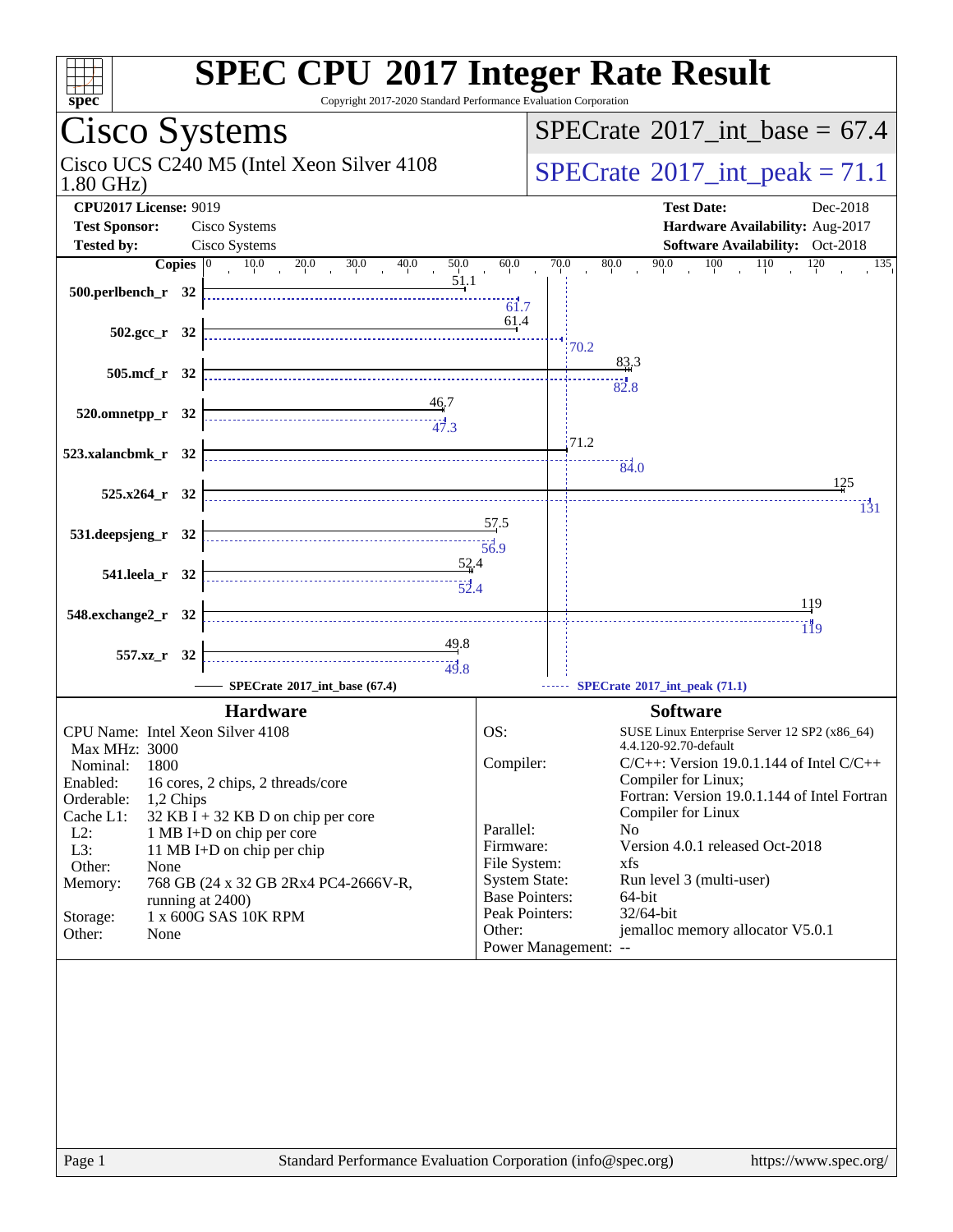

Copyright 2017-2020 Standard Performance Evaluation Corporation

## Cisco Systems

Cisco UCS C240 M5 (Intel Xeon Silver 4108  $\vert$  [SPECrate](http://www.spec.org/auto/cpu2017/Docs/result-fields.html#SPECrate2017intpeak)<sup>®</sup>2017 int peak = 71.1

[SPECrate](http://www.spec.org/auto/cpu2017/Docs/result-fields.html#SPECrate2017intbase)®2017 int\_base =  $67.4$ 

1.80 GHz)

**[CPU2017 License:](http://www.spec.org/auto/cpu2017/Docs/result-fields.html#CPU2017License)** 9019 **[Test Date:](http://www.spec.org/auto/cpu2017/Docs/result-fields.html#TestDate)** Dec-2018 **[Test Sponsor:](http://www.spec.org/auto/cpu2017/Docs/result-fields.html#TestSponsor)** Cisco Systems **[Hardware Availability:](http://www.spec.org/auto/cpu2017/Docs/result-fields.html#HardwareAvailability)** Aug-2017 **[Tested by:](http://www.spec.org/auto/cpu2017/Docs/result-fields.html#Testedby)** Cisco Systems **[Software Availability:](http://www.spec.org/auto/cpu2017/Docs/result-fields.html#SoftwareAvailability)** Oct-2018

## **[Results Table](http://www.spec.org/auto/cpu2017/Docs/result-fields.html#ResultsTable)**

|                                             | <b>Base</b>   |                |       |                |       |                |       | <b>Peak</b>   |                |              |                |              |                |              |
|---------------------------------------------|---------------|----------------|-------|----------------|-------|----------------|-------|---------------|----------------|--------------|----------------|--------------|----------------|--------------|
| <b>Benchmark</b>                            | <b>Copies</b> | <b>Seconds</b> | Ratio | <b>Seconds</b> | Ratio | <b>Seconds</b> | Ratio | <b>Copies</b> | <b>Seconds</b> | <b>Ratio</b> | <b>Seconds</b> | <b>Ratio</b> | <b>Seconds</b> | <b>Ratio</b> |
| $500$ .perlbench r                          | 32            | 997            | 51.1  | 996            | 51.1  | 992            | 51.3  | 32            | 825            | 61.7         | 827            | 61.6         | 826            | 61.7         |
| $502.\text{sec}$                            | 32            | 739            | 61.3  | 738            | 61.4  | 738            | 61.4  | 32            | 646            | 70.1         | 645            | 70.3         | 646            | 70.2         |
| $505$ .mcf r                                | 32            | 617            | 83.8  | 621            | 83.3  | 626            | 82.6  | 32            | 623            | 83.0         | 625            | 82.7         | 625            | 82.8         |
| 520.omnetpp_r                               | 32            | 898            | 46.7  | 892            | 47.1  | 898            | 46.7  | 32            | 885            | 47.5         | 888            | 47.3         | 887            | 47.3         |
| 523.xalancbmk r                             | 32            | 474            | 71.2  | 475            | 71.2  | 476            | 71.0  | 32            | 402            | 84.0         | 402            | 84.0         | 402            | 84.0         |
| 525.x264 r                                  | 32            | 447            | 125   | 447            | 125   | 448            | 125   | 32            | 429            | 131          | 429            | 131          | 430            | 130          |
| 531.deepsjeng_r                             | 32            | 638            | 57.5  | 639            | 57.4  | 638            | 57.5  | 32            | 645            | 56.9         | 644            | 56.9         | 644            | 56.9         |
| 541.leela r                                 | 32            | 1005           | 52.7  | 1017           | 52.1  | 1011           | 52.4  | 32            | 1011           | 52.4         | 1012           | 52.4         | 1013           | 52.3         |
| 548.exchange2_r                             | 32            | 705            | 119   | 704            | 119   | 703            | 119   | 32            | 704            | 119          | 703            | 119          | 705            | 119          |
| $557.xz$ _r                                 | 32            | 694            | 49.8  | 694            | 49.8  | 693            | 49.8  | 32            | 695            | 49.7         | 694            | 49.8         | 694            | 49.8         |
| $SPECrate^{\otimes}2017$ int base =<br>67.4 |               |                |       |                |       |                |       |               |                |              |                |              |                |              |

**[SPECrate](http://www.spec.org/auto/cpu2017/Docs/result-fields.html#SPECrate2017intpeak)[2017\\_int\\_peak =](http://www.spec.org/auto/cpu2017/Docs/result-fields.html#SPECrate2017intpeak) 71.1**

Results appear in the [order in which they were run.](http://www.spec.org/auto/cpu2017/Docs/result-fields.html#RunOrder) Bold underlined text [indicates a median measurement.](http://www.spec.org/auto/cpu2017/Docs/result-fields.html#Median)

#### **[Submit Notes](http://www.spec.org/auto/cpu2017/Docs/result-fields.html#SubmitNotes)**

 The numactl mechanism was used to bind copies to processors. The config file option 'submit' was used to generate numactl commands to bind each copy to a specific processor. For details, please see the config file.

#### **[Operating System Notes](http://www.spec.org/auto/cpu2017/Docs/result-fields.html#OperatingSystemNotes)**

Stack size set to unlimited using "ulimit -s unlimited"

### **[General Notes](http://www.spec.org/auto/cpu2017/Docs/result-fields.html#GeneralNotes)**

Environment variables set by runcpu before the start of the run: LD\_LIBRARY\_PATH = "/home/cpu2017/lib/ia32:/home/cpu2017/lib/intel64:/home/cpu2017/je5.0.1-32:/home/cpu2017/je5.0.1-64" Binaries compiled on a system with 1x Intel Core i7-4790 CPU + 32GB RAM memory using Redhat Enterprise Linux 7.4 Transparent Huge Pages enabled by default Prior to runcpu invocation Filesystem page cache synced and cleared with:

sync; echo 3> /proc/sys/vm/drop\_caches runcpu command invoked through numactl i.e.:

numactl --interleave=all runcpu <etc>

Yes: The test sponsor attests, as of date of publication, that CVE-2017-5754 (Meltdown) is mitigated in the system as tested and documented.

Yes: The test sponsor attests, as of date of publication, that CVE-2017-5753 (Spectre variant 1) is mitigated in the system as tested and documented. Yes: The test sponsor attests, as of date of publication, that CVE-2017-5715 (Spectre variant 2)

is mitigated in the system as tested and documented.

**(Continued on next page)**

| Page 2<br>Standard Performance Evaluation Corporation (info@spec.org)<br>https://www.spec.org/ |  |
|------------------------------------------------------------------------------------------------|--|
|------------------------------------------------------------------------------------------------|--|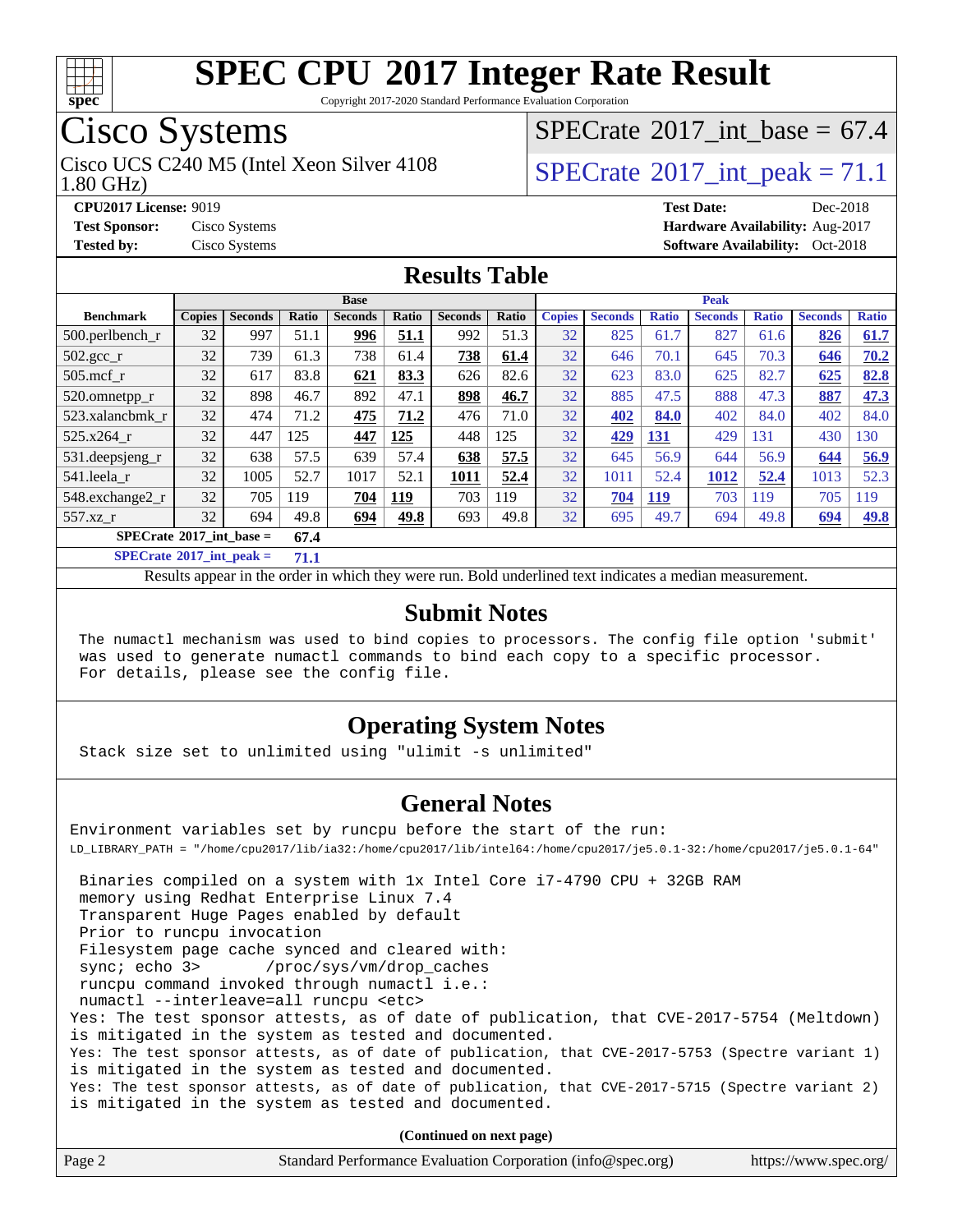

Copyright 2017-2020 Standard Performance Evaluation Corporation

## Cisco Systems

Cisco UCS C240 M5 (Intel Xeon Silver 4108  $\vert$  [SPECrate](http://www.spec.org/auto/cpu2017/Docs/result-fields.html#SPECrate2017intpeak)<sup>®</sup>2017 int peak = 71.1

[SPECrate](http://www.spec.org/auto/cpu2017/Docs/result-fields.html#SPECrate2017intbase)®2017 int\_base =  $67.4$ 

1.80 GHz)

**[Tested by:](http://www.spec.org/auto/cpu2017/Docs/result-fields.html#Testedby)** Cisco Systems **[Software Availability:](http://www.spec.org/auto/cpu2017/Docs/result-fields.html#SoftwareAvailability)** Oct-2018

**[CPU2017 License:](http://www.spec.org/auto/cpu2017/Docs/result-fields.html#CPU2017License)** 9019 **[Test Date:](http://www.spec.org/auto/cpu2017/Docs/result-fields.html#TestDate)** Dec-2018 **[Test Sponsor:](http://www.spec.org/auto/cpu2017/Docs/result-fields.html#TestSponsor)** Cisco Systems **[Hardware Availability:](http://www.spec.org/auto/cpu2017/Docs/result-fields.html#HardwareAvailability)** Aug-2017

### **[General Notes \(Continued\)](http://www.spec.org/auto/cpu2017/Docs/result-fields.html#GeneralNotes)**

 jemalloc, a general purpose malloc implementation built with the RedHat Enterprise 7.5, and the system compiler gcc 4.8.5 sources available from jemalloc.net or <https://github.com/jemalloc/jemalloc/releases>

## **[Platform Notes](http://www.spec.org/auto/cpu2017/Docs/result-fields.html#PlatformNotes)**

Page 3 Standard Performance Evaluation Corporation [\(info@spec.org\)](mailto:info@spec.org) <https://www.spec.org/> BIOS Settings: Intel HyperThreading Technology set to Enabled CPU performance set to Enterprise Power Performance Tuning set to OS Controls SNC set to Enabled IMC Interleaving set to 1-way Interleave Patrol Scrub set to Disabled Sysinfo program /home/cpu2017/bin/sysinfo Rev: r5797 of 2017-06-14 96c45e4568ad54c135fd618bcc091c0f running on linux-dkz7 Wed Dec 19 08:50:21 2018 SUT (System Under Test) info as seen by some common utilities. For more information on this section, see <https://www.spec.org/cpu2017/Docs/config.html#sysinfo> From /proc/cpuinfo model name : Intel(R) Xeon(R) Silver 4108 CPU @ 1.80GHz 2 "physical id"s (chips) 32 "processors" cores, siblings (Caution: counting these is hw and system dependent. The following excerpts from /proc/cpuinfo might not be reliable. Use with caution.) cpu cores : 8 siblings : 16 physical 0: cores 0 1 2 3 4 5 6 7 physical 1: cores 0 1 2 3 4 5 6 7 From lscpu: Architecture: x86\_64 CPU op-mode(s): 32-bit, 64-bit Byte Order: Little Endian  $CPU(s):$  32 On-line CPU(s) list: 0-31 Thread(s) per core: 2 Core(s) per socket: 8 Socket(s): 2 NUMA node(s): 2 Vendor ID: GenuineIntel CPU family: 6 Model: 85 Model name: Intel(R) Xeon(R) Silver 4108 CPU @ 1.80GHz **(Continued on next page)**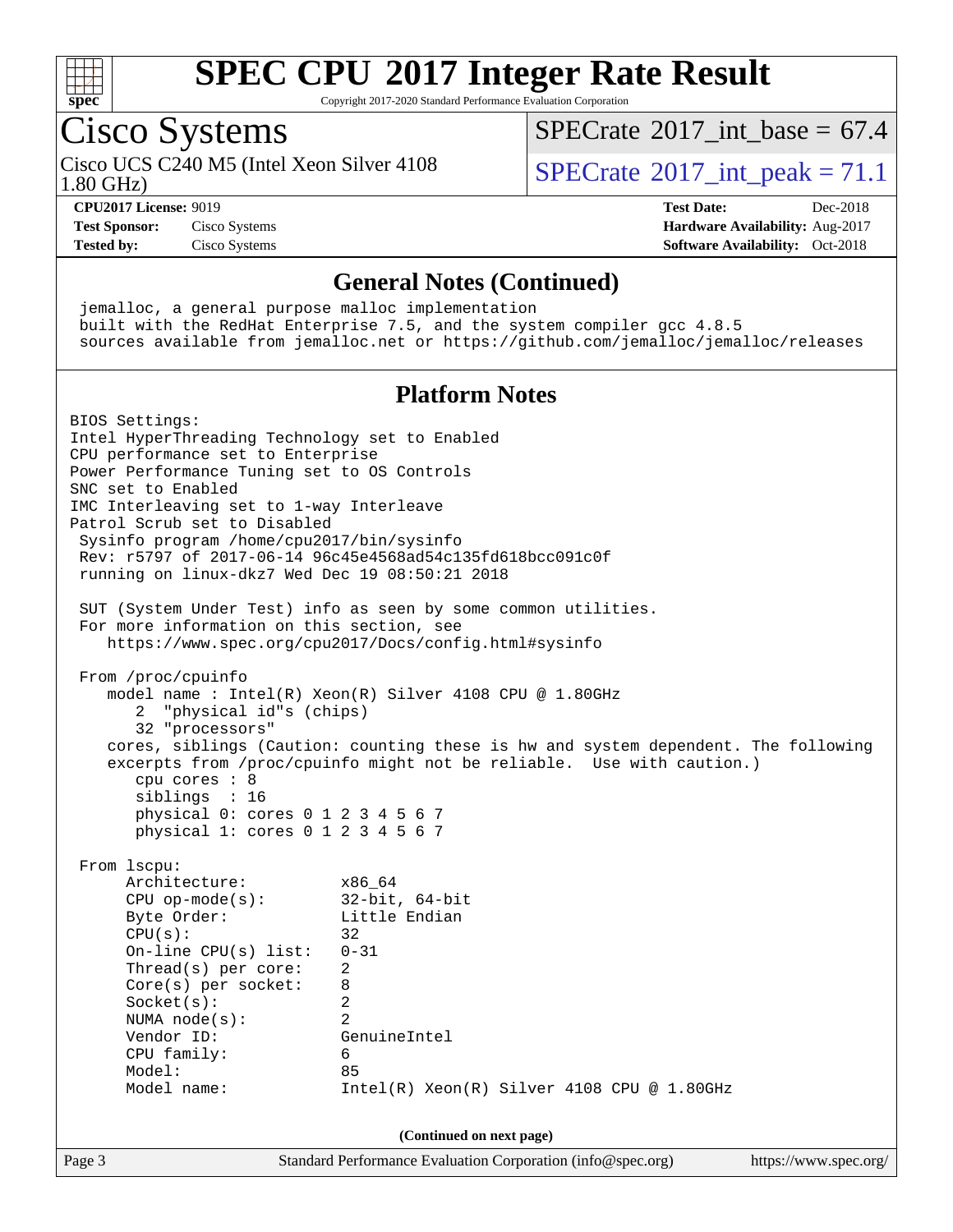

Copyright 2017-2020 Standard Performance Evaluation Corporation

Cisco Systems Cisco UCS C240 M5 (Intel Xeon Silver 4108<br>1.80 GHz) [SPECrate](http://www.spec.org/auto/cpu2017/Docs/result-fields.html#SPECrate2017intbase)®2017 int\_base =  $67.4$ 

[SPECrate](http://www.spec.org/auto/cpu2017/Docs/result-fields.html#SPECrate2017intpeak)<sup>®</sup>2017 int peak = 71.1

**[CPU2017 License:](http://www.spec.org/auto/cpu2017/Docs/result-fields.html#CPU2017License)** 9019 **[Test Date:](http://www.spec.org/auto/cpu2017/Docs/result-fields.html#TestDate)** Dec-2018 **[Test Sponsor:](http://www.spec.org/auto/cpu2017/Docs/result-fields.html#TestSponsor)** Cisco Systems **[Hardware Availability:](http://www.spec.org/auto/cpu2017/Docs/result-fields.html#HardwareAvailability)** Aug-2017 **[Tested by:](http://www.spec.org/auto/cpu2017/Docs/result-fields.html#Testedby)** Cisco Systems **[Software Availability:](http://www.spec.org/auto/cpu2017/Docs/result-fields.html#SoftwareAvailability)** Oct-2018

#### **[Platform Notes \(Continued\)](http://www.spec.org/auto/cpu2017/Docs/result-fields.html#PlatformNotes)** Stepping: 4 CPU MHz: 2817.576 CPU max MHz: 3000.0000 CPU min MHz: 800.0000 BogoMIPS: 3591.56 Virtualization: VT-x L1d cache: 32K L1i cache: 32K<br>
L2 cache: 1024K  $L2$  cache: L3 cache: 11264K NUMA node0 CPU(s): 0-7,16-23 NUMA node1 CPU(s): 8-15,24-31 Flags: fpu vme de pse tsc msr pae mce cx8 apic sep mtrr pge mca cmov pat pse36 clflush dts acpi mmx fxsr sse sse2 ss ht tm pbe syscall nx pdpe1gb rdtscp lm constant\_tsc art arch\_perfmon pebs bts rep\_good nopl xtopology nonstop\_tsc aperfmperf eagerfpu pni pclmulqdq dtes64 monitor ds\_cpl vmx smx est tm2 ssse3 sdbg fma cx16 xtpr pdcm pcid dca sse4\_1 sse4\_2 x2apic movbe popcnt tsc\_deadline\_timer aes xsave avx f16c rdrand lahf\_lm abm 3dnowprefetch ida arat epb invpcid\_single pln pts dtherm hwp hwp\_act\_window hwp\_epp hwp\_pkg\_req intel\_pt rsb\_ctxsw spec\_ctrl stibp retpoline kaiser tpr\_shadow vnmi flexpriority ept vpid fsgsbase tsc\_adjust bmi1 hle avx2 smep bmi2 erms invpcid rtm cqm mpx avx512f avx512dq rdseed adx smap clflushopt clwb avx512cd avx512bw avx512vl xsaveopt xsavec xgetbv1 cqm\_llc cqm\_occup\_llc /proc/cpuinfo cache data cache size : 11264 KB From numactl --hardware WARNING: a numactl 'node' might or might not correspond to a physical chip. available: 2 nodes (0-1) node 0 cpus: 0 1 2 3 4 5 6 7 16 17 18 19 20 21 22 23 node 0 size: 385626 MB node 0 free: 382699 MB node 1 cpus: 8 9 10 11 12 13 14 15 24 25 26 27 28 29 30 31 node 1 size: 387054 MB node 1 free: 384132 MB node distances: node 0 1  $0: 10 21$  1: 21 10 From /proc/meminfo MemTotal: 791225564 kB HugePages\_Total: 0 Hugepagesize: 2048 kB From /etc/\*release\* /etc/\*version\* SuSE-release: **(Continued on next page)**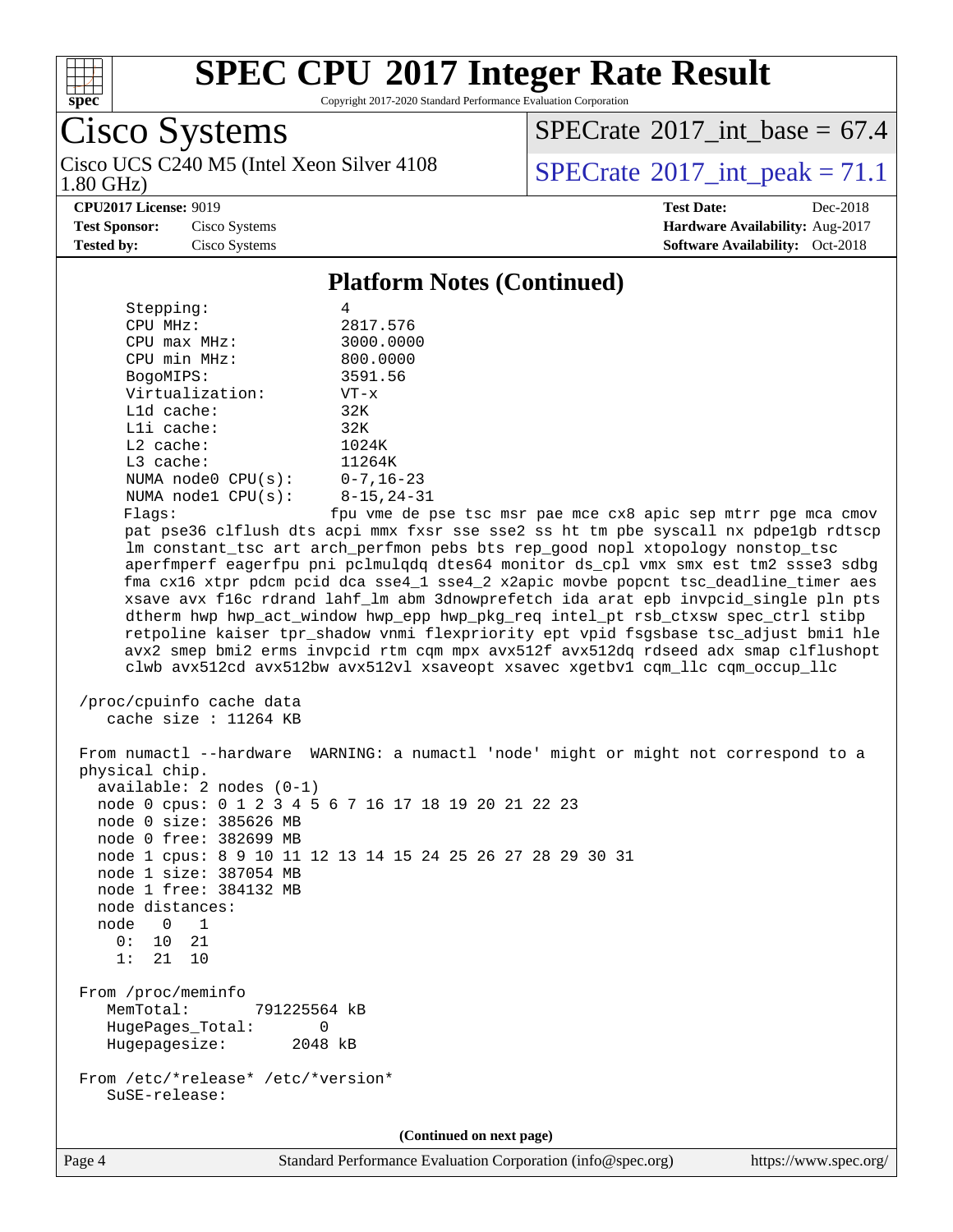

Copyright 2017-2020 Standard Performance Evaluation Corporation

# Cisco Systems

1.80 GHz) Cisco UCS C240 M5 (Intel Xeon Silver 4108  $\vert$  [SPECrate](http://www.spec.org/auto/cpu2017/Docs/result-fields.html#SPECrate2017intpeak)<sup>®</sup>2017 int peak = 71.1

[SPECrate](http://www.spec.org/auto/cpu2017/Docs/result-fields.html#SPECrate2017intbase)®2017 int\_base =  $67.4$ 

**[Tested by:](http://www.spec.org/auto/cpu2017/Docs/result-fields.html#Testedby)** Cisco Systems **[Software Availability:](http://www.spec.org/auto/cpu2017/Docs/result-fields.html#SoftwareAvailability)** Oct-2018

**[CPU2017 License:](http://www.spec.org/auto/cpu2017/Docs/result-fields.html#CPU2017License)** 9019 **[Test Date:](http://www.spec.org/auto/cpu2017/Docs/result-fields.html#TestDate)** Dec-2018 **[Test Sponsor:](http://www.spec.org/auto/cpu2017/Docs/result-fields.html#TestSponsor)** Cisco Systems **[Hardware Availability:](http://www.spec.org/auto/cpu2017/Docs/result-fields.html#HardwareAvailability)** Aug-2017

#### **[Platform Notes \(Continued\)](http://www.spec.org/auto/cpu2017/Docs/result-fields.html#PlatformNotes)**

Page 5 Standard Performance Evaluation Corporation [\(info@spec.org\)](mailto:info@spec.org) <https://www.spec.org/> SUSE Linux Enterprise Server 12 (x86\_64) VERSION = 12 PATCHLEVEL = 2 # This file is deprecated and will be removed in a future service pack or release. # Please check /etc/os-release for details about this release. os-release: NAME="SLES" VERSION="12-SP2" VERSION\_ID="12.2" PRETTY\_NAME="SUSE Linux Enterprise Server 12 SP2" ID="sles" ANSI\_COLOR="0;32" CPE\_NAME="cpe:/o:suse:sles:12:sp2" uname -a: Linux linux-dkz7 4.4.120-92.70-default #1 SMP Wed Mar 14 15:59:43 UTC 2018 (52a83de) x86\_64 x86\_64 x86\_64 GNU/Linux run-level 3 Dec 18 23:43 SPEC is set to: /home/cpu2017 Filesystem Type Size Used Avail Use% Mounted on /dev/sda2 xfs 500G 122G 379G 25% / Additional information from dmidecode follows. WARNING: Use caution when you interpret this section. The 'dmidecode' program reads system data which is "intended to allow hardware to be accurately determined", but the intent may not be met, as there are frequent changes to hardware, firmware, and the "DMTF SMBIOS" standard. BIOS Cisco Systems, Inc. C240M5.4.0.1.139.1003182220 10/03/2018 Memory: 12x 0xCE00 M393A4K40BB2-CTD 32 GB 2 rank 2666, configured at 2400 12x 0xCE00 M393A4K40CB2-CTD 32 GB 2 rank 2666, configured at 2400 (End of data from sysinfo program) **[Compiler Version Notes](http://www.spec.org/auto/cpu2017/Docs/result-fields.html#CompilerVersionNotes)** ============================================================================== C  $\vert$  500.perlbench\_r(base, peak) 502.gcc\_r(base, peak) 505.mcf\_r(base, | peak) 525.x264\_r(base, peak) 557.xz\_r(base, peak) ----------------------------------------------------------------------------- icc (ICC) 19.0.1.144 20181018 Copyright (C) 1985-2018 Intel Corporation. All rights reserved. ------------------------------------------------------------------------------ ============================================================================== **(Continued on next page)**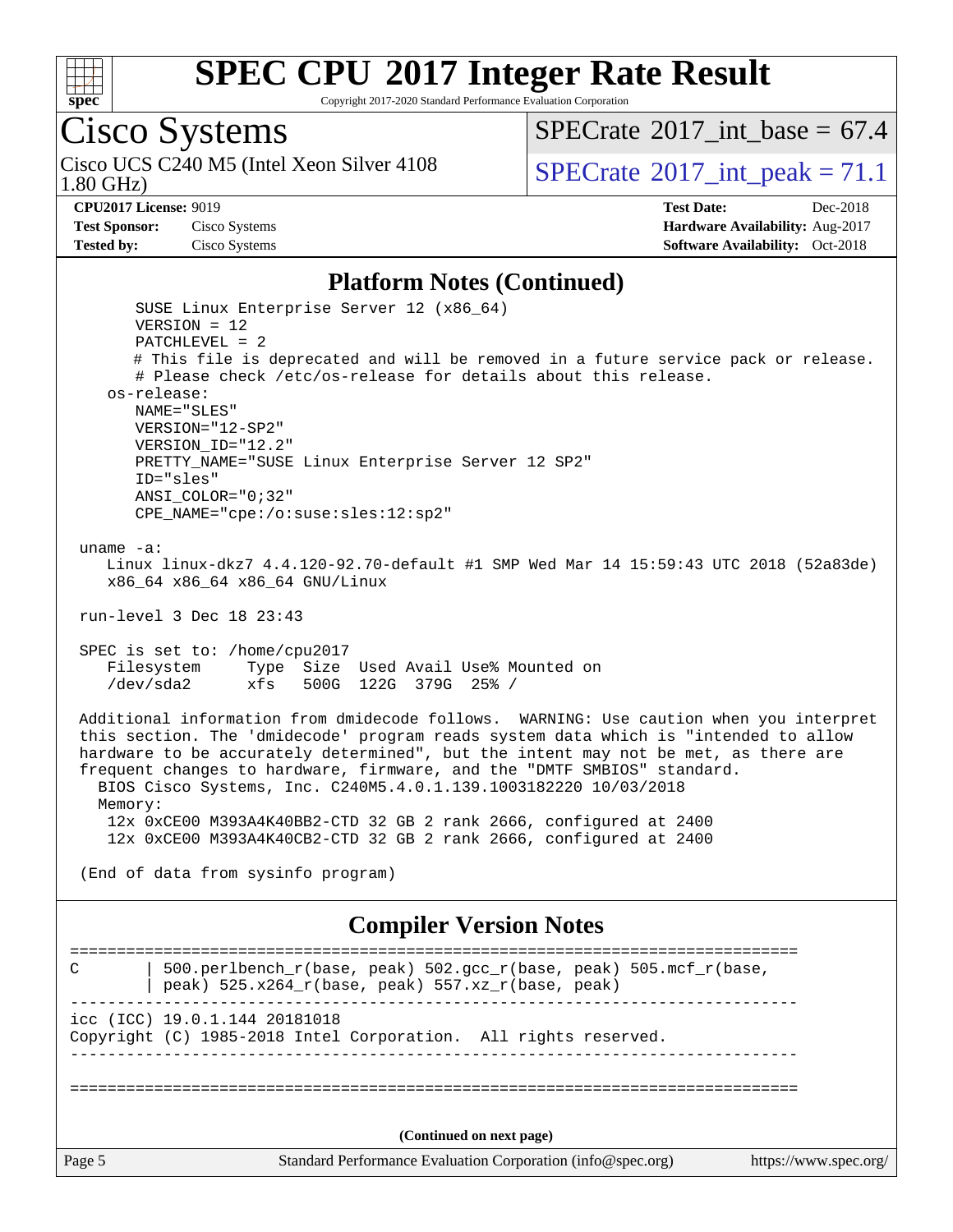

Copyright 2017-2020 Standard Performance Evaluation Corporation

# Cisco Systems

1.80 GHz) Cisco UCS C240 M5 (Intel Xeon Silver 4108  $\vert$  [SPECrate](http://www.spec.org/auto/cpu2017/Docs/result-fields.html#SPECrate2017intpeak)®[2017\\_int\\_peak =](http://www.spec.org/auto/cpu2017/Docs/result-fields.html#SPECrate2017intpeak) 71.1

[SPECrate](http://www.spec.org/auto/cpu2017/Docs/result-fields.html#SPECrate2017intbase)<sup>®</sup>2017 int\_base =  $67.4$ 

**[CPU2017 License:](http://www.spec.org/auto/cpu2017/Docs/result-fields.html#CPU2017License)** 9019 **[Test Date:](http://www.spec.org/auto/cpu2017/Docs/result-fields.html#TestDate)** Dec-2018 **[Test Sponsor:](http://www.spec.org/auto/cpu2017/Docs/result-fields.html#TestSponsor)** Cisco Systems **[Hardware Availability:](http://www.spec.org/auto/cpu2017/Docs/result-fields.html#HardwareAvailability)** Aug-2017 **[Tested by:](http://www.spec.org/auto/cpu2017/Docs/result-fields.html#Testedby)** Cisco Systems **[Software Availability:](http://www.spec.org/auto/cpu2017/Docs/result-fields.html#SoftwareAvailability)** Oct-2018

### **[Compiler Version Notes \(Continued\)](http://www.spec.org/auto/cpu2017/Docs/result-fields.html#CompilerVersionNotes)**

| $C++$                                                                                             | $520.$ omnetpp_r(base, peak) $523.$ xalancbmk_r(base, peak)<br>531.deepsjeng_r(base, peak) 541.leela_r(base, peak) |  |  |  |  |  |  |  |
|---------------------------------------------------------------------------------------------------|--------------------------------------------------------------------------------------------------------------------|--|--|--|--|--|--|--|
| icpc (ICC) 19.0.1.144 20181018<br>Copyright (C) 1985-2018 Intel Corporation. All rights reserved. |                                                                                                                    |  |  |  |  |  |  |  |
| Fortran   548. $exchange2 r(base, peak)$                                                          |                                                                                                                    |  |  |  |  |  |  |  |
|                                                                                                   | ifort (IFORT) 19.0.1.144 20181018<br>Copyright (C) 1985-2018 Intel Corporation. All rights reserved.               |  |  |  |  |  |  |  |

## **[Base Compiler Invocation](http://www.spec.org/auto/cpu2017/Docs/result-fields.html#BaseCompilerInvocation)**

[C benchmarks](http://www.spec.org/auto/cpu2017/Docs/result-fields.html#Cbenchmarks): [icc -m64 -std=c11](http://www.spec.org/cpu2017/results/res2019q1/cpu2017-20190108-10645.flags.html#user_CCbase_intel_icc_64bit_c11_33ee0cdaae7deeeab2a9725423ba97205ce30f63b9926c2519791662299b76a0318f32ddfffdc46587804de3178b4f9328c46fa7c2b0cd779d7a61945c91cd35)

[C++ benchmarks:](http://www.spec.org/auto/cpu2017/Docs/result-fields.html#CXXbenchmarks) [icpc -m64](http://www.spec.org/cpu2017/results/res2019q1/cpu2017-20190108-10645.flags.html#user_CXXbase_intel_icpc_64bit_4ecb2543ae3f1412ef961e0650ca070fec7b7afdcd6ed48761b84423119d1bf6bdf5cad15b44d48e7256388bc77273b966e5eb805aefd121eb22e9299b2ec9d9)

[Fortran benchmarks](http://www.spec.org/auto/cpu2017/Docs/result-fields.html#Fortranbenchmarks): [ifort -m64](http://www.spec.org/cpu2017/results/res2019q1/cpu2017-20190108-10645.flags.html#user_FCbase_intel_ifort_64bit_24f2bb282fbaeffd6157abe4f878425411749daecae9a33200eee2bee2fe76f3b89351d69a8130dd5949958ce389cf37ff59a95e7a40d588e8d3a57e0c3fd751)

## **[Base Portability Flags](http://www.spec.org/auto/cpu2017/Docs/result-fields.html#BasePortabilityFlags)**

 500.perlbench\_r: [-DSPEC\\_LP64](http://www.spec.org/cpu2017/results/res2019q1/cpu2017-20190108-10645.flags.html#b500.perlbench_r_basePORTABILITY_DSPEC_LP64) [-DSPEC\\_LINUX\\_X64](http://www.spec.org/cpu2017/results/res2019q1/cpu2017-20190108-10645.flags.html#b500.perlbench_r_baseCPORTABILITY_DSPEC_LINUX_X64) 502.gcc\_r: [-DSPEC\\_LP64](http://www.spec.org/cpu2017/results/res2019q1/cpu2017-20190108-10645.flags.html#suite_basePORTABILITY502_gcc_r_DSPEC_LP64) 505.mcf\_r: [-DSPEC\\_LP64](http://www.spec.org/cpu2017/results/res2019q1/cpu2017-20190108-10645.flags.html#suite_basePORTABILITY505_mcf_r_DSPEC_LP64) 520.omnetpp\_r: [-DSPEC\\_LP64](http://www.spec.org/cpu2017/results/res2019q1/cpu2017-20190108-10645.flags.html#suite_basePORTABILITY520_omnetpp_r_DSPEC_LP64) 523.xalancbmk\_r: [-DSPEC\\_LP64](http://www.spec.org/cpu2017/results/res2019q1/cpu2017-20190108-10645.flags.html#suite_basePORTABILITY523_xalancbmk_r_DSPEC_LP64) [-DSPEC\\_LINUX](http://www.spec.org/cpu2017/results/res2019q1/cpu2017-20190108-10645.flags.html#b523.xalancbmk_r_baseCXXPORTABILITY_DSPEC_LINUX) 525.x264\_r: [-DSPEC\\_LP64](http://www.spec.org/cpu2017/results/res2019q1/cpu2017-20190108-10645.flags.html#suite_basePORTABILITY525_x264_r_DSPEC_LP64) 531.deepsjeng\_r: [-DSPEC\\_LP64](http://www.spec.org/cpu2017/results/res2019q1/cpu2017-20190108-10645.flags.html#suite_basePORTABILITY531_deepsjeng_r_DSPEC_LP64) 541.leela\_r: [-DSPEC\\_LP64](http://www.spec.org/cpu2017/results/res2019q1/cpu2017-20190108-10645.flags.html#suite_basePORTABILITY541_leela_r_DSPEC_LP64) 548.exchange2\_r: [-DSPEC\\_LP64](http://www.spec.org/cpu2017/results/res2019q1/cpu2017-20190108-10645.flags.html#suite_basePORTABILITY548_exchange2_r_DSPEC_LP64) 557.xz\_r: [-DSPEC\\_LP64](http://www.spec.org/cpu2017/results/res2019q1/cpu2017-20190108-10645.flags.html#suite_basePORTABILITY557_xz_r_DSPEC_LP64)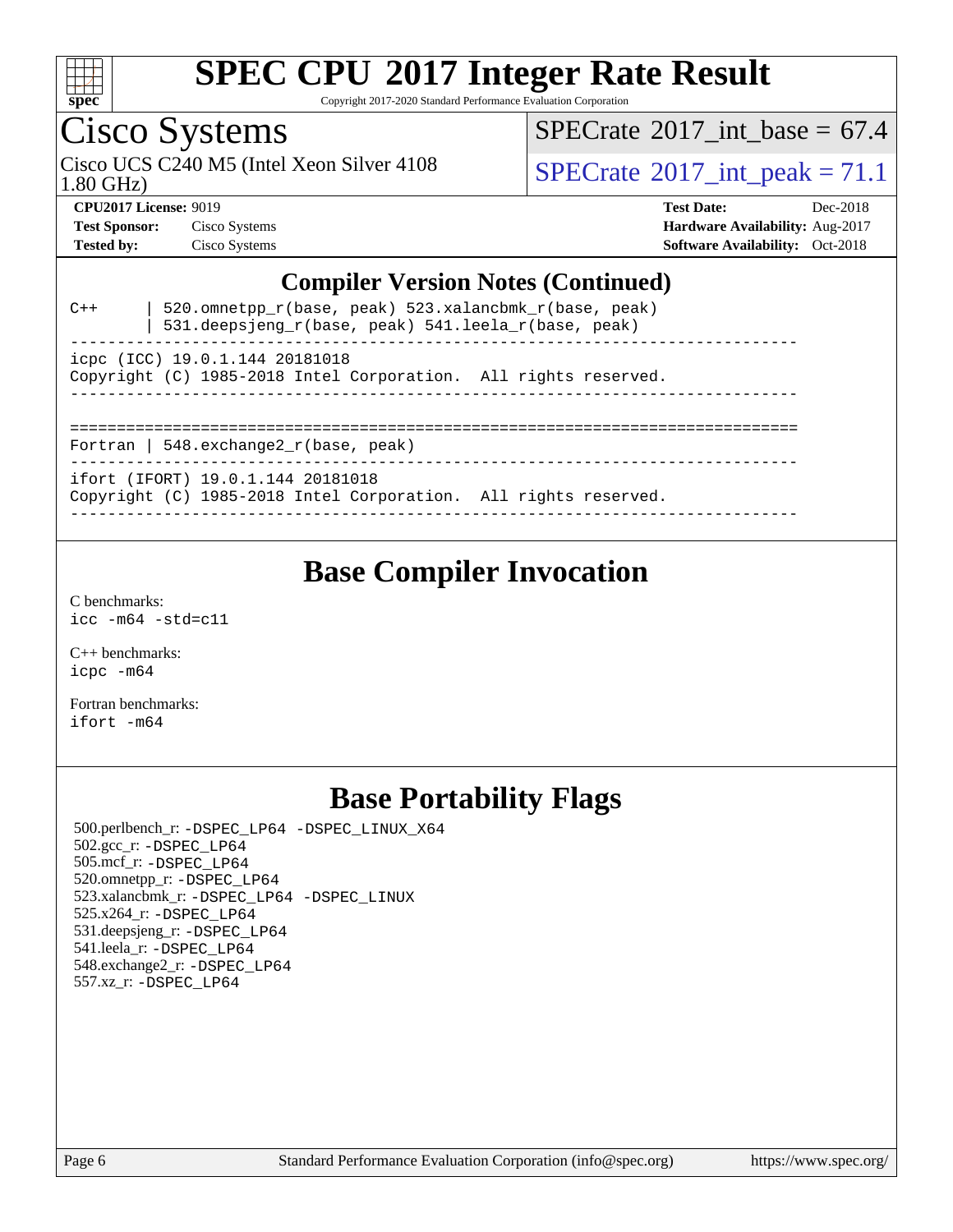

Copyright 2017-2020 Standard Performance Evaluation Corporation

## Cisco Systems

1.80 GHz) Cisco UCS C240 M5 (Intel Xeon Silver 4108  $\vert$  [SPECrate](http://www.spec.org/auto/cpu2017/Docs/result-fields.html#SPECrate2017intpeak)®2017 int peak = 71.1

[SPECrate](http://www.spec.org/auto/cpu2017/Docs/result-fields.html#SPECrate2017intbase)®2017 int\_base =  $67.4$ 

**[Test Sponsor:](http://www.spec.org/auto/cpu2017/Docs/result-fields.html#TestSponsor)** Cisco Systems **[Hardware Availability:](http://www.spec.org/auto/cpu2017/Docs/result-fields.html#HardwareAvailability)** Aug-2017

**[CPU2017 License:](http://www.spec.org/auto/cpu2017/Docs/result-fields.html#CPU2017License)** 9019 **[Test Date:](http://www.spec.org/auto/cpu2017/Docs/result-fields.html#TestDate)** Dec-2018 **[Tested by:](http://www.spec.org/auto/cpu2017/Docs/result-fields.html#Testedby)** Cisco Systems **[Software Availability:](http://www.spec.org/auto/cpu2017/Docs/result-fields.html#SoftwareAvailability)** Oct-2018

## **[Base Optimization Flags](http://www.spec.org/auto/cpu2017/Docs/result-fields.html#BaseOptimizationFlags)**

#### [C benchmarks](http://www.spec.org/auto/cpu2017/Docs/result-fields.html#Cbenchmarks):

[-Wl,-z,muldefs](http://www.spec.org/cpu2017/results/res2019q1/cpu2017-20190108-10645.flags.html#user_CCbase_link_force_multiple1_b4cbdb97b34bdee9ceefcfe54f4c8ea74255f0b02a4b23e853cdb0e18eb4525ac79b5a88067c842dd0ee6996c24547a27a4b99331201badda8798ef8a743f577) [-xCORE-AVX512](http://www.spec.org/cpu2017/results/res2019q1/cpu2017-20190108-10645.flags.html#user_CCbase_f-xCORE-AVX512) [-ipo](http://www.spec.org/cpu2017/results/res2019q1/cpu2017-20190108-10645.flags.html#user_CCbase_f-ipo) [-O3](http://www.spec.org/cpu2017/results/res2019q1/cpu2017-20190108-10645.flags.html#user_CCbase_f-O3) [-no-prec-div](http://www.spec.org/cpu2017/results/res2019q1/cpu2017-20190108-10645.flags.html#user_CCbase_f-no-prec-div) [-qopt-mem-layout-trans=3](http://www.spec.org/cpu2017/results/res2019q1/cpu2017-20190108-10645.flags.html#user_CCbase_f-qopt-mem-layout-trans_de80db37974c74b1f0e20d883f0b675c88c3b01e9d123adea9b28688d64333345fb62bc4a798493513fdb68f60282f9a726aa07f478b2f7113531aecce732043) [-L/home/cpu2017/je5.0.1-64/](http://www.spec.org/cpu2017/results/res2019q1/cpu2017-20190108-10645.flags.html#user_CCbase_jemalloc_link_path64_8e927a5f1bdac0405e66c637541874330e08086b5e62a1d024bcf3497e3c64fd173c8afb7d1730d51f6da781ef4c439bdab468bb8364cf71435e0c609fac500c) [-ljemalloc](http://www.spec.org/cpu2017/results/res2019q1/cpu2017-20190108-10645.flags.html#user_CCbase_jemalloc_link_lib_d1249b907c500fa1c0672f44f562e3d0f79738ae9e3c4a9c376d49f265a04b9c99b167ecedbf6711b3085be911c67ff61f150a17b3472be731631ba4d0471706)

[C++ benchmarks:](http://www.spec.org/auto/cpu2017/Docs/result-fields.html#CXXbenchmarks)

[-Wl,-z,muldefs](http://www.spec.org/cpu2017/results/res2019q1/cpu2017-20190108-10645.flags.html#user_CXXbase_link_force_multiple1_b4cbdb97b34bdee9ceefcfe54f4c8ea74255f0b02a4b23e853cdb0e18eb4525ac79b5a88067c842dd0ee6996c24547a27a4b99331201badda8798ef8a743f577) [-xCORE-AVX512](http://www.spec.org/cpu2017/results/res2019q1/cpu2017-20190108-10645.flags.html#user_CXXbase_f-xCORE-AVX512) [-ipo](http://www.spec.org/cpu2017/results/res2019q1/cpu2017-20190108-10645.flags.html#user_CXXbase_f-ipo) [-O3](http://www.spec.org/cpu2017/results/res2019q1/cpu2017-20190108-10645.flags.html#user_CXXbase_f-O3) [-no-prec-div](http://www.spec.org/cpu2017/results/res2019q1/cpu2017-20190108-10645.flags.html#user_CXXbase_f-no-prec-div) [-qopt-mem-layout-trans=3](http://www.spec.org/cpu2017/results/res2019q1/cpu2017-20190108-10645.flags.html#user_CXXbase_f-qopt-mem-layout-trans_de80db37974c74b1f0e20d883f0b675c88c3b01e9d123adea9b28688d64333345fb62bc4a798493513fdb68f60282f9a726aa07f478b2f7113531aecce732043) [-L/home/cpu2017/je5.0.1-64/](http://www.spec.org/cpu2017/results/res2019q1/cpu2017-20190108-10645.flags.html#user_CXXbase_jemalloc_link_path64_8e927a5f1bdac0405e66c637541874330e08086b5e62a1d024bcf3497e3c64fd173c8afb7d1730d51f6da781ef4c439bdab468bb8364cf71435e0c609fac500c) [-ljemalloc](http://www.spec.org/cpu2017/results/res2019q1/cpu2017-20190108-10645.flags.html#user_CXXbase_jemalloc_link_lib_d1249b907c500fa1c0672f44f562e3d0f79738ae9e3c4a9c376d49f265a04b9c99b167ecedbf6711b3085be911c67ff61f150a17b3472be731631ba4d0471706)

[Fortran benchmarks](http://www.spec.org/auto/cpu2017/Docs/result-fields.html#Fortranbenchmarks):

[-Wl,-z,muldefs](http://www.spec.org/cpu2017/results/res2019q1/cpu2017-20190108-10645.flags.html#user_FCbase_link_force_multiple1_b4cbdb97b34bdee9ceefcfe54f4c8ea74255f0b02a4b23e853cdb0e18eb4525ac79b5a88067c842dd0ee6996c24547a27a4b99331201badda8798ef8a743f577) [-xCORE-AVX512](http://www.spec.org/cpu2017/results/res2019q1/cpu2017-20190108-10645.flags.html#user_FCbase_f-xCORE-AVX512) [-ipo](http://www.spec.org/cpu2017/results/res2019q1/cpu2017-20190108-10645.flags.html#user_FCbase_f-ipo) [-O3](http://www.spec.org/cpu2017/results/res2019q1/cpu2017-20190108-10645.flags.html#user_FCbase_f-O3) [-no-prec-div](http://www.spec.org/cpu2017/results/res2019q1/cpu2017-20190108-10645.flags.html#user_FCbase_f-no-prec-div) [-qopt-mem-layout-trans=3](http://www.spec.org/cpu2017/results/res2019q1/cpu2017-20190108-10645.flags.html#user_FCbase_f-qopt-mem-layout-trans_de80db37974c74b1f0e20d883f0b675c88c3b01e9d123adea9b28688d64333345fb62bc4a798493513fdb68f60282f9a726aa07f478b2f7113531aecce732043) [-nostandard-realloc-lhs](http://www.spec.org/cpu2017/results/res2019q1/cpu2017-20190108-10645.flags.html#user_FCbase_f_2003_std_realloc_82b4557e90729c0f113870c07e44d33d6f5a304b4f63d4c15d2d0f1fab99f5daaed73bdb9275d9ae411527f28b936061aa8b9c8f2d63842963b95c9dd6426b8a) [-align array32byte](http://www.spec.org/cpu2017/results/res2019q1/cpu2017-20190108-10645.flags.html#user_FCbase_align_array32byte_b982fe038af199962ba9a80c053b8342c548c85b40b8e86eb3cc33dee0d7986a4af373ac2d51c3f7cf710a18d62fdce2948f201cd044323541f22fc0fffc51b6) [-L/home/cpu2017/je5.0.1-64/](http://www.spec.org/cpu2017/results/res2019q1/cpu2017-20190108-10645.flags.html#user_FCbase_jemalloc_link_path64_8e927a5f1bdac0405e66c637541874330e08086b5e62a1d024bcf3497e3c64fd173c8afb7d1730d51f6da781ef4c439bdab468bb8364cf71435e0c609fac500c) [-ljemalloc](http://www.spec.org/cpu2017/results/res2019q1/cpu2017-20190108-10645.flags.html#user_FCbase_jemalloc_link_lib_d1249b907c500fa1c0672f44f562e3d0f79738ae9e3c4a9c376d49f265a04b9c99b167ecedbf6711b3085be911c67ff61f150a17b3472be731631ba4d0471706)

## **[Peak Compiler Invocation](http://www.spec.org/auto/cpu2017/Docs/result-fields.html#PeakCompilerInvocation)**

[C benchmarks \(except as noted below\)](http://www.spec.org/auto/cpu2017/Docs/result-fields.html#Cbenchmarksexceptasnotedbelow): [icc -m64 -std=c11](http://www.spec.org/cpu2017/results/res2019q1/cpu2017-20190108-10645.flags.html#user_CCpeak_intel_icc_64bit_c11_33ee0cdaae7deeeab2a9725423ba97205ce30f63b9926c2519791662299b76a0318f32ddfffdc46587804de3178b4f9328c46fa7c2b0cd779d7a61945c91cd35)

502.gcc\_r: [icc -m32 -std=c11 -L/opt/intel/lib/ia32](http://www.spec.org/cpu2017/results/res2019q1/cpu2017-20190108-10645.flags.html#user_peakCCLD502_gcc_r_intel_icc_ba8be3d1ddcd8fa690d221d86b97d5980848a6fc7befb72d2aae7f265697ba3b80fdc9e77889232674508f6cf7fae229a8f479c4e0ca8921041dee8e2ca22d98)

[C++ benchmarks \(except as noted below\):](http://www.spec.org/auto/cpu2017/Docs/result-fields.html#CXXbenchmarksexceptasnotedbelow) [icpc -m64](http://www.spec.org/cpu2017/results/res2019q1/cpu2017-20190108-10645.flags.html#user_CXXpeak_intel_icpc_64bit_4ecb2543ae3f1412ef961e0650ca070fec7b7afdcd6ed48761b84423119d1bf6bdf5cad15b44d48e7256388bc77273b966e5eb805aefd121eb22e9299b2ec9d9)

523.xalancbmk\_r: [icpc -m32 -L/opt/intel/lib/ia32](http://www.spec.org/cpu2017/results/res2019q1/cpu2017-20190108-10645.flags.html#user_peakCXXLD523_xalancbmk_r_intel_icpc_44eae83c1f565e7e266431f067370024ba26559400a3332485578bf716e23841c734f948145e944e2f4b6f3ce32c2c966ea92b66ca79c6f94f301242c0f554cf)

[Fortran benchmarks](http://www.spec.org/auto/cpu2017/Docs/result-fields.html#Fortranbenchmarks): [ifort -m64](http://www.spec.org/cpu2017/results/res2019q1/cpu2017-20190108-10645.flags.html#user_FCpeak_intel_ifort_64bit_24f2bb282fbaeffd6157abe4f878425411749daecae9a33200eee2bee2fe76f3b89351d69a8130dd5949958ce389cf37ff59a95e7a40d588e8d3a57e0c3fd751)

## **[Peak Portability Flags](http://www.spec.org/auto/cpu2017/Docs/result-fields.html#PeakPortabilityFlags)**

 500.perlbench\_r: [-DSPEC\\_LP64](http://www.spec.org/cpu2017/results/res2019q1/cpu2017-20190108-10645.flags.html#b500.perlbench_r_peakPORTABILITY_DSPEC_LP64) [-DSPEC\\_LINUX\\_X64](http://www.spec.org/cpu2017/results/res2019q1/cpu2017-20190108-10645.flags.html#b500.perlbench_r_peakCPORTABILITY_DSPEC_LINUX_X64) 502.gcc\_r: [-D\\_FILE\\_OFFSET\\_BITS=64](http://www.spec.org/cpu2017/results/res2019q1/cpu2017-20190108-10645.flags.html#user_peakPORTABILITY502_gcc_r_file_offset_bits_64_5ae949a99b284ddf4e95728d47cb0843d81b2eb0e18bdfe74bbf0f61d0b064f4bda2f10ea5eb90e1dcab0e84dbc592acfc5018bc955c18609f94ddb8d550002c) 505.mcf\_r: [-DSPEC\\_LP64](http://www.spec.org/cpu2017/results/res2019q1/cpu2017-20190108-10645.flags.html#suite_peakPORTABILITY505_mcf_r_DSPEC_LP64) 520.omnetpp\_r: [-DSPEC\\_LP64](http://www.spec.org/cpu2017/results/res2019q1/cpu2017-20190108-10645.flags.html#suite_peakPORTABILITY520_omnetpp_r_DSPEC_LP64) 523.xalancbmk\_r: [-D\\_FILE\\_OFFSET\\_BITS=64](http://www.spec.org/cpu2017/results/res2019q1/cpu2017-20190108-10645.flags.html#user_peakPORTABILITY523_xalancbmk_r_file_offset_bits_64_5ae949a99b284ddf4e95728d47cb0843d81b2eb0e18bdfe74bbf0f61d0b064f4bda2f10ea5eb90e1dcab0e84dbc592acfc5018bc955c18609f94ddb8d550002c) [-DSPEC\\_LINUX](http://www.spec.org/cpu2017/results/res2019q1/cpu2017-20190108-10645.flags.html#b523.xalancbmk_r_peakCXXPORTABILITY_DSPEC_LINUX) 525.x264\_r: [-DSPEC\\_LP64](http://www.spec.org/cpu2017/results/res2019q1/cpu2017-20190108-10645.flags.html#suite_peakPORTABILITY525_x264_r_DSPEC_LP64) 531.deepsjeng\_r: [-DSPEC\\_LP64](http://www.spec.org/cpu2017/results/res2019q1/cpu2017-20190108-10645.flags.html#suite_peakPORTABILITY531_deepsjeng_r_DSPEC_LP64) 541.leela\_r: [-DSPEC\\_LP64](http://www.spec.org/cpu2017/results/res2019q1/cpu2017-20190108-10645.flags.html#suite_peakPORTABILITY541_leela_r_DSPEC_LP64) 548.exchange2\_r: [-DSPEC\\_LP64](http://www.spec.org/cpu2017/results/res2019q1/cpu2017-20190108-10645.flags.html#suite_peakPORTABILITY548_exchange2_r_DSPEC_LP64) 557.xz\_r: [-DSPEC\\_LP64](http://www.spec.org/cpu2017/results/res2019q1/cpu2017-20190108-10645.flags.html#suite_peakPORTABILITY557_xz_r_DSPEC_LP64)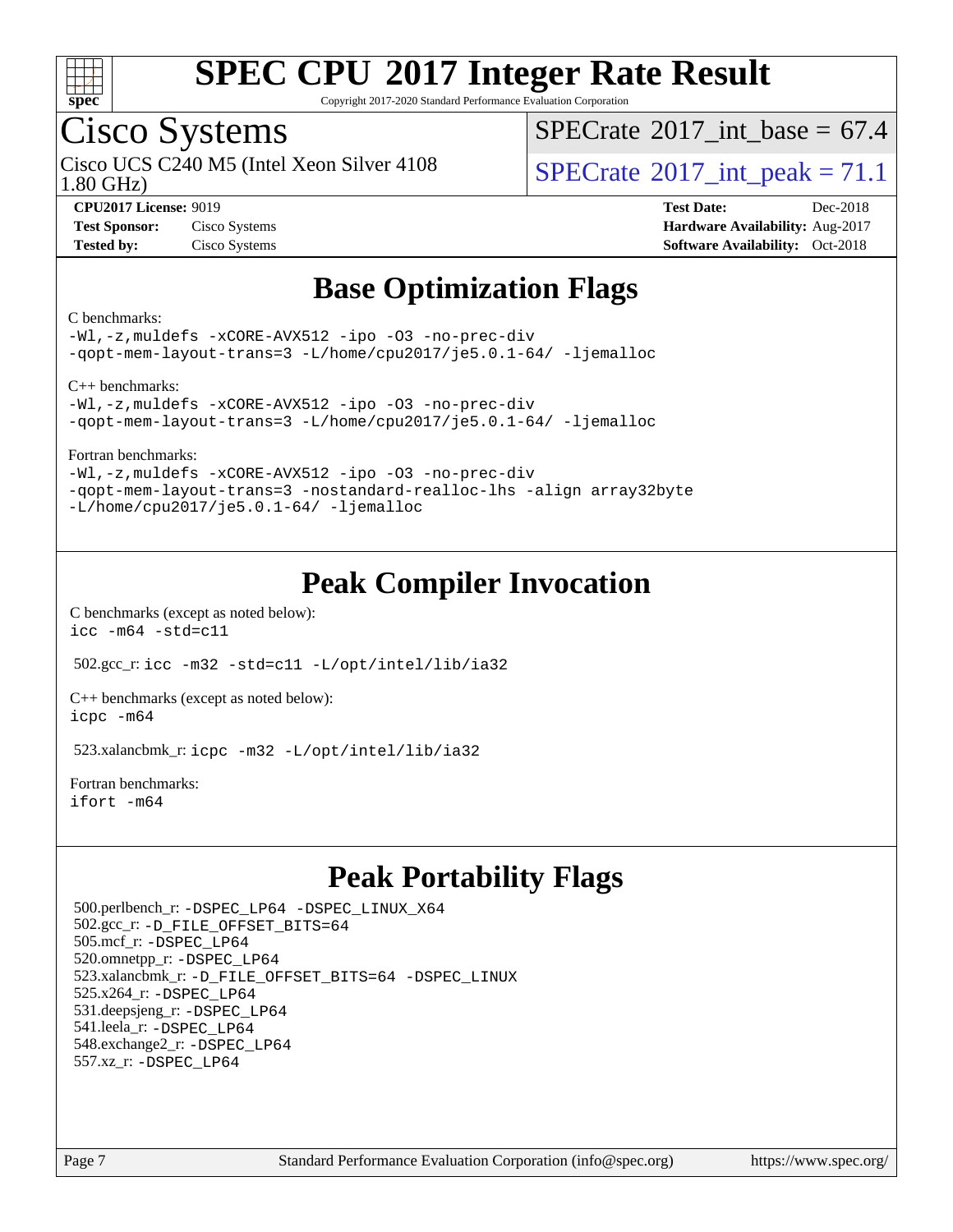

Copyright 2017-2020 Standard Performance Evaluation Corporation

## Cisco Systems

Cisco UCS C240 M5 (Intel Xeon Silver 4108<br>1.80 GHz)

[SPECrate](http://www.spec.org/auto/cpu2017/Docs/result-fields.html#SPECrate2017intbase)®2017 int\_base =  $67.4$ 

[SPECrate](http://www.spec.org/auto/cpu2017/Docs/result-fields.html#SPECrate2017intpeak)<sup>®</sup>2017 int peak = 71.1

**[Tested by:](http://www.spec.org/auto/cpu2017/Docs/result-fields.html#Testedby)** Cisco Systems **[Software Availability:](http://www.spec.org/auto/cpu2017/Docs/result-fields.html#SoftwareAvailability)** Oct-2018

**[CPU2017 License:](http://www.spec.org/auto/cpu2017/Docs/result-fields.html#CPU2017License)** 9019 **[Test Date:](http://www.spec.org/auto/cpu2017/Docs/result-fields.html#TestDate)** Dec-2018 **[Test Sponsor:](http://www.spec.org/auto/cpu2017/Docs/result-fields.html#TestSponsor)** Cisco Systems **[Hardware Availability:](http://www.spec.org/auto/cpu2017/Docs/result-fields.html#HardwareAvailability)** Aug-2017

## **[Peak Optimization Flags](http://www.spec.org/auto/cpu2017/Docs/result-fields.html#PeakOptimizationFlags)**

```
C benchmarks:
```
 500.perlbench\_r: [-Wl,-z,muldefs](http://www.spec.org/cpu2017/results/res2019q1/cpu2017-20190108-10645.flags.html#user_peakEXTRA_LDFLAGS500_perlbench_r_link_force_multiple1_b4cbdb97b34bdee9ceefcfe54f4c8ea74255f0b02a4b23e853cdb0e18eb4525ac79b5a88067c842dd0ee6996c24547a27a4b99331201badda8798ef8a743f577) [-prof-gen](http://www.spec.org/cpu2017/results/res2019q1/cpu2017-20190108-10645.flags.html#user_peakPASS1_CFLAGSPASS1_LDFLAGS500_perlbench_r_prof_gen_5aa4926d6013ddb2a31985c654b3eb18169fc0c6952a63635c234f711e6e63dd76e94ad52365559451ec499a2cdb89e4dc58ba4c67ef54ca681ffbe1461d6b36)(pass 1) [-prof-use](http://www.spec.org/cpu2017/results/res2019q1/cpu2017-20190108-10645.flags.html#user_peakPASS2_CFLAGSPASS2_LDFLAGS500_perlbench_r_prof_use_1a21ceae95f36a2b53c25747139a6c16ca95bd9def2a207b4f0849963b97e94f5260e30a0c64f4bb623698870e679ca08317ef8150905d41bd88c6f78df73f19)(pass 2) [-ipo](http://www.spec.org/cpu2017/results/res2019q1/cpu2017-20190108-10645.flags.html#user_peakPASS1_COPTIMIZEPASS2_COPTIMIZE500_perlbench_r_f-ipo) [-xCORE-AVX512](http://www.spec.org/cpu2017/results/res2019q1/cpu2017-20190108-10645.flags.html#user_peakPASS2_COPTIMIZE500_perlbench_r_f-xCORE-AVX512) [-O3](http://www.spec.org/cpu2017/results/res2019q1/cpu2017-20190108-10645.flags.html#user_peakPASS1_COPTIMIZEPASS2_COPTIMIZE500_perlbench_r_f-O3) [-no-prec-div](http://www.spec.org/cpu2017/results/res2019q1/cpu2017-20190108-10645.flags.html#user_peakPASS1_COPTIMIZEPASS2_COPTIMIZE500_perlbench_r_f-no-prec-div) [-qopt-mem-layout-trans=3](http://www.spec.org/cpu2017/results/res2019q1/cpu2017-20190108-10645.flags.html#user_peakPASS1_COPTIMIZEPASS2_COPTIMIZE500_perlbench_r_f-qopt-mem-layout-trans_de80db37974c74b1f0e20d883f0b675c88c3b01e9d123adea9b28688d64333345fb62bc4a798493513fdb68f60282f9a726aa07f478b2f7113531aecce732043) [-fno-strict-overflow](http://www.spec.org/cpu2017/results/res2019q1/cpu2017-20190108-10645.flags.html#user_peakEXTRA_OPTIMIZE500_perlbench_r_f-fno-strict-overflow) [-L/home/cpu2017/je5.0.1-64/](http://www.spec.org/cpu2017/results/res2019q1/cpu2017-20190108-10645.flags.html#user_peakEXTRA_LIBS500_perlbench_r_jemalloc_link_path64_8e927a5f1bdac0405e66c637541874330e08086b5e62a1d024bcf3497e3c64fd173c8afb7d1730d51f6da781ef4c439bdab468bb8364cf71435e0c609fac500c) [-ljemalloc](http://www.spec.org/cpu2017/results/res2019q1/cpu2017-20190108-10645.flags.html#user_peakEXTRA_LIBS500_perlbench_r_jemalloc_link_lib_d1249b907c500fa1c0672f44f562e3d0f79738ae9e3c4a9c376d49f265a04b9c99b167ecedbf6711b3085be911c67ff61f150a17b3472be731631ba4d0471706) 502.gcc\_r: [-Wl,-z,muldefs](http://www.spec.org/cpu2017/results/res2019q1/cpu2017-20190108-10645.flags.html#user_peakEXTRA_LDFLAGS502_gcc_r_link_force_multiple1_b4cbdb97b34bdee9ceefcfe54f4c8ea74255f0b02a4b23e853cdb0e18eb4525ac79b5a88067c842dd0ee6996c24547a27a4b99331201badda8798ef8a743f577) [-prof-gen](http://www.spec.org/cpu2017/results/res2019q1/cpu2017-20190108-10645.flags.html#user_peakPASS1_CFLAGSPASS1_LDFLAGS502_gcc_r_prof_gen_5aa4926d6013ddb2a31985c654b3eb18169fc0c6952a63635c234f711e6e63dd76e94ad52365559451ec499a2cdb89e4dc58ba4c67ef54ca681ffbe1461d6b36)(pass 1) [-prof-use](http://www.spec.org/cpu2017/results/res2019q1/cpu2017-20190108-10645.flags.html#user_peakPASS2_CFLAGSPASS2_LDFLAGS502_gcc_r_prof_use_1a21ceae95f36a2b53c25747139a6c16ca95bd9def2a207b4f0849963b97e94f5260e30a0c64f4bb623698870e679ca08317ef8150905d41bd88c6f78df73f19)(pass 2) [-ipo](http://www.spec.org/cpu2017/results/res2019q1/cpu2017-20190108-10645.flags.html#user_peakPASS1_COPTIMIZEPASS2_COPTIMIZE502_gcc_r_f-ipo) [-xCORE-AVX512](http://www.spec.org/cpu2017/results/res2019q1/cpu2017-20190108-10645.flags.html#user_peakPASS2_COPTIMIZE502_gcc_r_f-xCORE-AVX512) [-O3](http://www.spec.org/cpu2017/results/res2019q1/cpu2017-20190108-10645.flags.html#user_peakPASS1_COPTIMIZEPASS2_COPTIMIZE502_gcc_r_f-O3) [-no-prec-div](http://www.spec.org/cpu2017/results/res2019q1/cpu2017-20190108-10645.flags.html#user_peakPASS1_COPTIMIZEPASS2_COPTIMIZE502_gcc_r_f-no-prec-div) [-qopt-mem-layout-trans=3](http://www.spec.org/cpu2017/results/res2019q1/cpu2017-20190108-10645.flags.html#user_peakPASS1_COPTIMIZEPASS2_COPTIMIZE502_gcc_r_f-qopt-mem-layout-trans_de80db37974c74b1f0e20d883f0b675c88c3b01e9d123adea9b28688d64333345fb62bc4a798493513fdb68f60282f9a726aa07f478b2f7113531aecce732043) [-L/home/cpu2017/je5.0.1-32/](http://www.spec.org/cpu2017/results/res2019q1/cpu2017-20190108-10645.flags.html#user_peakEXTRA_LIBS502_gcc_r_jemalloc_link_path32_395839964bb6e7d127dfa41a70bc909a71494bc32f82a1f18d87c6546a5f35ea9c5ad3c111b30f9a5397a6f43b4f43a41cfbf7d188da9198ed16c21920a4a794) [-ljemalloc](http://www.spec.org/cpu2017/results/res2019q1/cpu2017-20190108-10645.flags.html#user_peakEXTRA_LIBS502_gcc_r_jemalloc_link_lib_d1249b907c500fa1c0672f44f562e3d0f79738ae9e3c4a9c376d49f265a04b9c99b167ecedbf6711b3085be911c67ff61f150a17b3472be731631ba4d0471706) 505.mcf\_r: [-Wl,-z,muldefs](http://www.spec.org/cpu2017/results/res2019q1/cpu2017-20190108-10645.flags.html#user_peakEXTRA_LDFLAGS505_mcf_r_link_force_multiple1_b4cbdb97b34bdee9ceefcfe54f4c8ea74255f0b02a4b23e853cdb0e18eb4525ac79b5a88067c842dd0ee6996c24547a27a4b99331201badda8798ef8a743f577) [-xCORE-AVX512](http://www.spec.org/cpu2017/results/res2019q1/cpu2017-20190108-10645.flags.html#user_peakCOPTIMIZE505_mcf_r_f-xCORE-AVX512) [-ipo](http://www.spec.org/cpu2017/results/res2019q1/cpu2017-20190108-10645.flags.html#user_peakCOPTIMIZE505_mcf_r_f-ipo) [-O3](http://www.spec.org/cpu2017/results/res2019q1/cpu2017-20190108-10645.flags.html#user_peakCOPTIMIZE505_mcf_r_f-O3) [-no-prec-div](http://www.spec.org/cpu2017/results/res2019q1/cpu2017-20190108-10645.flags.html#user_peakCOPTIMIZE505_mcf_r_f-no-prec-div) [-qopt-mem-layout-trans=3](http://www.spec.org/cpu2017/results/res2019q1/cpu2017-20190108-10645.flags.html#user_peakCOPTIMIZE505_mcf_r_f-qopt-mem-layout-trans_de80db37974c74b1f0e20d883f0b675c88c3b01e9d123adea9b28688d64333345fb62bc4a798493513fdb68f60282f9a726aa07f478b2f7113531aecce732043) [-L/home/cpu2017/je5.0.1-64/](http://www.spec.org/cpu2017/results/res2019q1/cpu2017-20190108-10645.flags.html#user_peakEXTRA_LIBS505_mcf_r_jemalloc_link_path64_8e927a5f1bdac0405e66c637541874330e08086b5e62a1d024bcf3497e3c64fd173c8afb7d1730d51f6da781ef4c439bdab468bb8364cf71435e0c609fac500c) [-ljemalloc](http://www.spec.org/cpu2017/results/res2019q1/cpu2017-20190108-10645.flags.html#user_peakEXTRA_LIBS505_mcf_r_jemalloc_link_lib_d1249b907c500fa1c0672f44f562e3d0f79738ae9e3c4a9c376d49f265a04b9c99b167ecedbf6711b3085be911c67ff61f150a17b3472be731631ba4d0471706) 525.x264\_r: [-Wl,-z,muldefs](http://www.spec.org/cpu2017/results/res2019q1/cpu2017-20190108-10645.flags.html#user_peakEXTRA_LDFLAGS525_x264_r_link_force_multiple1_b4cbdb97b34bdee9ceefcfe54f4c8ea74255f0b02a4b23e853cdb0e18eb4525ac79b5a88067c842dd0ee6996c24547a27a4b99331201badda8798ef8a743f577) [-xCORE-AVX512](http://www.spec.org/cpu2017/results/res2019q1/cpu2017-20190108-10645.flags.html#user_peakCOPTIMIZE525_x264_r_f-xCORE-AVX512) [-ipo](http://www.spec.org/cpu2017/results/res2019q1/cpu2017-20190108-10645.flags.html#user_peakCOPTIMIZE525_x264_r_f-ipo) [-O3](http://www.spec.org/cpu2017/results/res2019q1/cpu2017-20190108-10645.flags.html#user_peakCOPTIMIZE525_x264_r_f-O3) [-no-prec-div](http://www.spec.org/cpu2017/results/res2019q1/cpu2017-20190108-10645.flags.html#user_peakCOPTIMIZE525_x264_r_f-no-prec-div) [-qopt-mem-layout-trans=3](http://www.spec.org/cpu2017/results/res2019q1/cpu2017-20190108-10645.flags.html#user_peakCOPTIMIZE525_x264_r_f-qopt-mem-layout-trans_de80db37974c74b1f0e20d883f0b675c88c3b01e9d123adea9b28688d64333345fb62bc4a798493513fdb68f60282f9a726aa07f478b2f7113531aecce732043) [-fno-alias](http://www.spec.org/cpu2017/results/res2019q1/cpu2017-20190108-10645.flags.html#user_peakEXTRA_OPTIMIZE525_x264_r_f-no-alias_77dbac10d91cbfe898fbf4a29d1b29b694089caa623bdd1baccc9957d4edbe8d106c0b357e2748a65b44fc9e83d78098bb898077f3fe92f9faf24f7bd4a07ed7) [-L/home/cpu2017/je5.0.1-64/](http://www.spec.org/cpu2017/results/res2019q1/cpu2017-20190108-10645.flags.html#user_peakEXTRA_LIBS525_x264_r_jemalloc_link_path64_8e927a5f1bdac0405e66c637541874330e08086b5e62a1d024bcf3497e3c64fd173c8afb7d1730d51f6da781ef4c439bdab468bb8364cf71435e0c609fac500c) [-ljemalloc](http://www.spec.org/cpu2017/results/res2019q1/cpu2017-20190108-10645.flags.html#user_peakEXTRA_LIBS525_x264_r_jemalloc_link_lib_d1249b907c500fa1c0672f44f562e3d0f79738ae9e3c4a9c376d49f265a04b9c99b167ecedbf6711b3085be911c67ff61f150a17b3472be731631ba4d0471706) 557.xz\_r: Same as 505.mcf\_r [C++ benchmarks](http://www.spec.org/auto/cpu2017/Docs/result-fields.html#CXXbenchmarks): 520.omnetpp\_r: [-Wl,-z,muldefs](http://www.spec.org/cpu2017/results/res2019q1/cpu2017-20190108-10645.flags.html#user_peakEXTRA_LDFLAGS520_omnetpp_r_link_force_multiple1_b4cbdb97b34bdee9ceefcfe54f4c8ea74255f0b02a4b23e853cdb0e18eb4525ac79b5a88067c842dd0ee6996c24547a27a4b99331201badda8798ef8a743f577) [-prof-gen](http://www.spec.org/cpu2017/results/res2019q1/cpu2017-20190108-10645.flags.html#user_peakPASS1_CXXFLAGSPASS1_LDFLAGS520_omnetpp_r_prof_gen_5aa4926d6013ddb2a31985c654b3eb18169fc0c6952a63635c234f711e6e63dd76e94ad52365559451ec499a2cdb89e4dc58ba4c67ef54ca681ffbe1461d6b36)(pass 1) [-prof-use](http://www.spec.org/cpu2017/results/res2019q1/cpu2017-20190108-10645.flags.html#user_peakPASS2_CXXFLAGSPASS2_LDFLAGS520_omnetpp_r_prof_use_1a21ceae95f36a2b53c25747139a6c16ca95bd9def2a207b4f0849963b97e94f5260e30a0c64f4bb623698870e679ca08317ef8150905d41bd88c6f78df73f19)(pass 2) [-ipo](http://www.spec.org/cpu2017/results/res2019q1/cpu2017-20190108-10645.flags.html#user_peakPASS1_CXXOPTIMIZEPASS2_CXXOPTIMIZE520_omnetpp_r_f-ipo) [-xCORE-AVX512](http://www.spec.org/cpu2017/results/res2019q1/cpu2017-20190108-10645.flags.html#user_peakPASS2_CXXOPTIMIZE520_omnetpp_r_f-xCORE-AVX512) [-O3](http://www.spec.org/cpu2017/results/res2019q1/cpu2017-20190108-10645.flags.html#user_peakPASS1_CXXOPTIMIZEPASS2_CXXOPTIMIZE520_omnetpp_r_f-O3) [-no-prec-div](http://www.spec.org/cpu2017/results/res2019q1/cpu2017-20190108-10645.flags.html#user_peakPASS1_CXXOPTIMIZEPASS2_CXXOPTIMIZE520_omnetpp_r_f-no-prec-div) [-qopt-mem-layout-trans=3](http://www.spec.org/cpu2017/results/res2019q1/cpu2017-20190108-10645.flags.html#user_peakPASS1_CXXOPTIMIZEPASS2_CXXOPTIMIZE520_omnetpp_r_f-qopt-mem-layout-trans_de80db37974c74b1f0e20d883f0b675c88c3b01e9d123adea9b28688d64333345fb62bc4a798493513fdb68f60282f9a726aa07f478b2f7113531aecce732043) [-L/home/cpu2017/je5.0.1-64/](http://www.spec.org/cpu2017/results/res2019q1/cpu2017-20190108-10645.flags.html#user_peakEXTRA_LIBS520_omnetpp_r_jemalloc_link_path64_8e927a5f1bdac0405e66c637541874330e08086b5e62a1d024bcf3497e3c64fd173c8afb7d1730d51f6da781ef4c439bdab468bb8364cf71435e0c609fac500c) [-ljemalloc](http://www.spec.org/cpu2017/results/res2019q1/cpu2017-20190108-10645.flags.html#user_peakEXTRA_LIBS520_omnetpp_r_jemalloc_link_lib_d1249b907c500fa1c0672f44f562e3d0f79738ae9e3c4a9c376d49f265a04b9c99b167ecedbf6711b3085be911c67ff61f150a17b3472be731631ba4d0471706) 523.xalancbmk\_r: [-Wl,-z,muldefs](http://www.spec.org/cpu2017/results/res2019q1/cpu2017-20190108-10645.flags.html#user_peakEXTRA_LDFLAGS523_xalancbmk_r_link_force_multiple1_b4cbdb97b34bdee9ceefcfe54f4c8ea74255f0b02a4b23e853cdb0e18eb4525ac79b5a88067c842dd0ee6996c24547a27a4b99331201badda8798ef8a743f577) [-prof-gen](http://www.spec.org/cpu2017/results/res2019q1/cpu2017-20190108-10645.flags.html#user_peakPASS1_CXXFLAGSPASS1_LDFLAGS523_xalancbmk_r_prof_gen_5aa4926d6013ddb2a31985c654b3eb18169fc0c6952a63635c234f711e6e63dd76e94ad52365559451ec499a2cdb89e4dc58ba4c67ef54ca681ffbe1461d6b36)(pass 1) [-prof-use](http://www.spec.org/cpu2017/results/res2019q1/cpu2017-20190108-10645.flags.html#user_peakPASS2_CXXFLAGSPASS2_LDFLAGS523_xalancbmk_r_prof_use_1a21ceae95f36a2b53c25747139a6c16ca95bd9def2a207b4f0849963b97e94f5260e30a0c64f4bb623698870e679ca08317ef8150905d41bd88c6f78df73f19)(pass 2) [-ipo](http://www.spec.org/cpu2017/results/res2019q1/cpu2017-20190108-10645.flags.html#user_peakPASS1_CXXOPTIMIZEPASS2_CXXOPTIMIZE523_xalancbmk_r_f-ipo) [-xCORE-AVX512](http://www.spec.org/cpu2017/results/res2019q1/cpu2017-20190108-10645.flags.html#user_peakPASS2_CXXOPTIMIZE523_xalancbmk_r_f-xCORE-AVX512) [-O3](http://www.spec.org/cpu2017/results/res2019q1/cpu2017-20190108-10645.flags.html#user_peakPASS1_CXXOPTIMIZEPASS2_CXXOPTIMIZE523_xalancbmk_r_f-O3) [-no-prec-div](http://www.spec.org/cpu2017/results/res2019q1/cpu2017-20190108-10645.flags.html#user_peakPASS1_CXXOPTIMIZEPASS2_CXXOPTIMIZE523_xalancbmk_r_f-no-prec-div) [-qopt-mem-layout-trans=3](http://www.spec.org/cpu2017/results/res2019q1/cpu2017-20190108-10645.flags.html#user_peakPASS1_CXXOPTIMIZEPASS2_CXXOPTIMIZE523_xalancbmk_r_f-qopt-mem-layout-trans_de80db37974c74b1f0e20d883f0b675c88c3b01e9d123adea9b28688d64333345fb62bc4a798493513fdb68f60282f9a726aa07f478b2f7113531aecce732043) [-L/home/cpu2017/je5.0.1-32/](http://www.spec.org/cpu2017/results/res2019q1/cpu2017-20190108-10645.flags.html#user_peakEXTRA_LIBS523_xalancbmk_r_jemalloc_link_path32_395839964bb6e7d127dfa41a70bc909a71494bc32f82a1f18d87c6546a5f35ea9c5ad3c111b30f9a5397a6f43b4f43a41cfbf7d188da9198ed16c21920a4a794) [-ljemalloc](http://www.spec.org/cpu2017/results/res2019q1/cpu2017-20190108-10645.flags.html#user_peakEXTRA_LIBS523_xalancbmk_r_jemalloc_link_lib_d1249b907c500fa1c0672f44f562e3d0f79738ae9e3c4a9c376d49f265a04b9c99b167ecedbf6711b3085be911c67ff61f150a17b3472be731631ba4d0471706) 531.deepsjeng\_r: Same as 520.omnetpp\_r 541.leela\_r: Same as 520.omnetpp\_r [Fortran benchmarks:](http://www.spec.org/auto/cpu2017/Docs/result-fields.html#Fortranbenchmarks) [-Wl,-z,muldefs](http://www.spec.org/cpu2017/results/res2019q1/cpu2017-20190108-10645.flags.html#user_FCpeak_link_force_multiple1_b4cbdb97b34bdee9ceefcfe54f4c8ea74255f0b02a4b23e853cdb0e18eb4525ac79b5a88067c842dd0ee6996c24547a27a4b99331201badda8798ef8a743f577) [-xCORE-AVX512](http://www.spec.org/cpu2017/results/res2019q1/cpu2017-20190108-10645.flags.html#user_FCpeak_f-xCORE-AVX512) [-ipo](http://www.spec.org/cpu2017/results/res2019q1/cpu2017-20190108-10645.flags.html#user_FCpeak_f-ipo) [-O3](http://www.spec.org/cpu2017/results/res2019q1/cpu2017-20190108-10645.flags.html#user_FCpeak_f-O3) [-no-prec-div](http://www.spec.org/cpu2017/results/res2019q1/cpu2017-20190108-10645.flags.html#user_FCpeak_f-no-prec-div) [-qopt-mem-layout-trans=3](http://www.spec.org/cpu2017/results/res2019q1/cpu2017-20190108-10645.flags.html#user_FCpeak_f-qopt-mem-layout-trans_de80db37974c74b1f0e20d883f0b675c88c3b01e9d123adea9b28688d64333345fb62bc4a798493513fdb68f60282f9a726aa07f478b2f7113531aecce732043) [-nostandard-realloc-lhs](http://www.spec.org/cpu2017/results/res2019q1/cpu2017-20190108-10645.flags.html#user_FCpeak_f_2003_std_realloc_82b4557e90729c0f113870c07e44d33d6f5a304b4f63d4c15d2d0f1fab99f5daaed73bdb9275d9ae411527f28b936061aa8b9c8f2d63842963b95c9dd6426b8a) [-align array32byte](http://www.spec.org/cpu2017/results/res2019q1/cpu2017-20190108-10645.flags.html#user_FCpeak_align_array32byte_b982fe038af199962ba9a80c053b8342c548c85b40b8e86eb3cc33dee0d7986a4af373ac2d51c3f7cf710a18d62fdce2948f201cd044323541f22fc0fffc51b6) [-L/home/cpu2017/je5.0.1-64/](http://www.spec.org/cpu2017/results/res2019q1/cpu2017-20190108-10645.flags.html#user_FCpeak_jemalloc_link_path64_8e927a5f1bdac0405e66c637541874330e08086b5e62a1d024bcf3497e3c64fd173c8afb7d1730d51f6da781ef4c439bdab468bb8364cf71435e0c609fac500c) [-ljemalloc](http://www.spec.org/cpu2017/results/res2019q1/cpu2017-20190108-10645.flags.html#user_FCpeak_jemalloc_link_lib_d1249b907c500fa1c0672f44f562e3d0f79738ae9e3c4a9c376d49f265a04b9c99b167ecedbf6711b3085be911c67ff61f150a17b3472be731631ba4d0471706)

[The flags files that were used to format this result can be browsed at](tmsearch) <http://www.spec.org/cpu2017/flags/Intel-ic19.0-official-linux64.html> <http://www.spec.org/cpu2017/flags/Cisco-Platform-Settings-V1.2-revH.html>